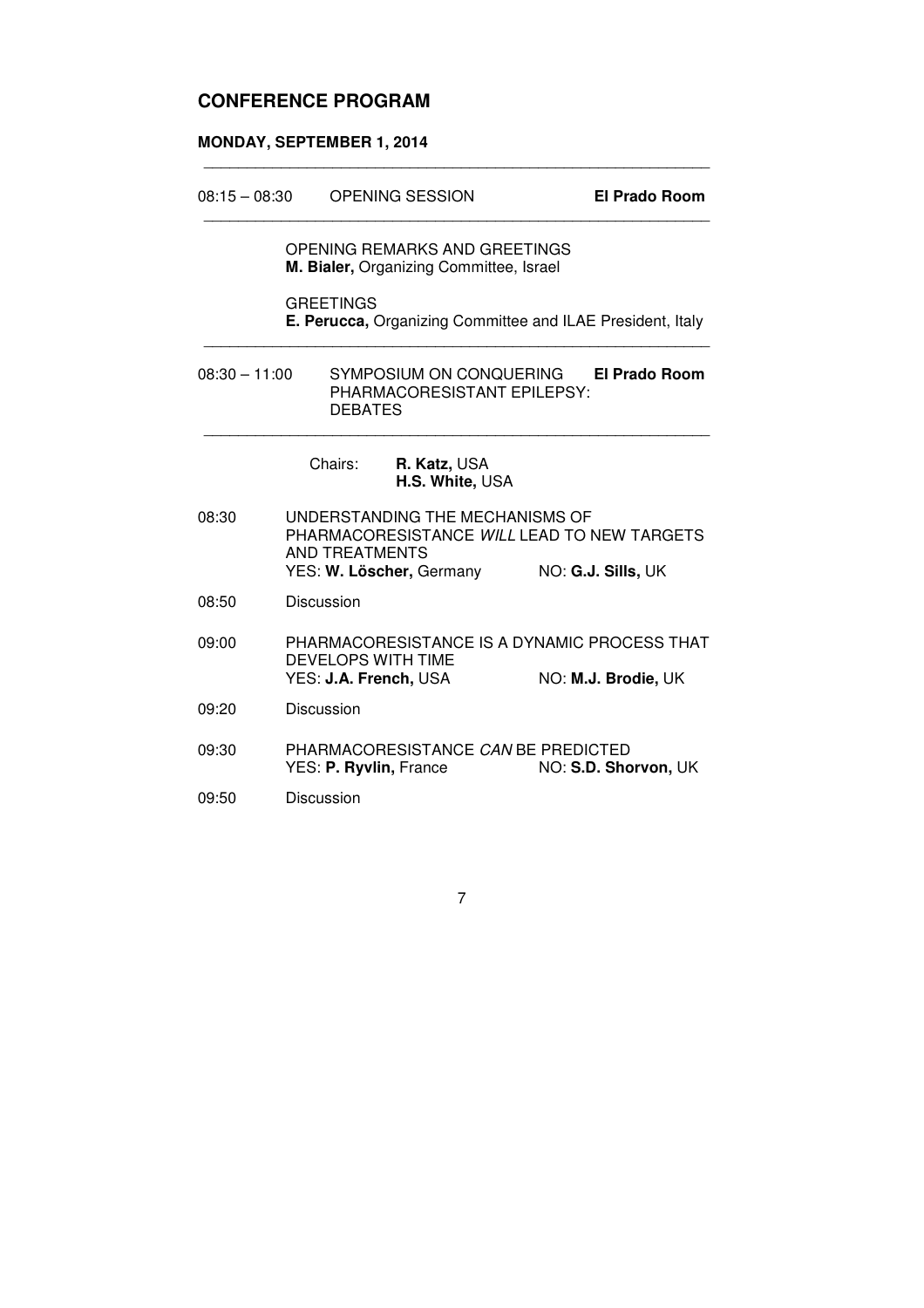## **MONDAY, SEPTEMBER 1, 2014 (Continued)**

| $08:30 - 11:00$ | SYMPOSIUM ON CONQUERING<br><b>El Prado Room</b><br>PHARMACORESISTANT EPILEPSY:<br><b>DEBATES Continued</b>                                          |
|-----------------|-----------------------------------------------------------------------------------------------------------------------------------------------------|
| 10:00           | PHARMACORESISTANCE CAN BE PREVENTED<br>YES: H. Klitgaard, Belgium NO: C. Elger, Germany                                                             |
| 10:20           | Discussion                                                                                                                                          |
| 10:30           | SHOULD THE CURRENT APPROACH TO THERAPY<br>DISCOVERY BE MODIFIED?<br>YES: D. Schmidt, Germany<br>NO: M.A. Rogawski, USA                              |
| 10:50           | Discussion                                                                                                                                          |
| 11:00           | Coffee                                                                                                                                              |
|                 | 11:30 - 12:30 PLENARY LECTURES<br><b>El Prado Room</b>                                                                                              |
|                 | Chairs:<br>R. Katz, USA<br>H.S. White, USA                                                                                                          |
| 11:30           | PHARMACORESISTANCE: CURRENT APPROACH<br>EMPLOYED BY THE NIH-NINDS ANTICONVULSANT<br><b>SCREENING PROJECT</b><br>J.H. Kehne, USA and H.S. White, USA |
| 11:50           | Discussion                                                                                                                                          |
| 12:00           | PHARMACORESISTANCE FROM A REGULATORY<br>PERSPECTIVE: WHAT INFORMATION IS IMPORTANT?<br>R. Katz, USA                                                 |
| 12:20           | Discussion                                                                                                                                          |

\_\_\_\_\_\_\_\_\_\_\_\_\_\_\_\_\_\_\_\_\_\_\_\_\_\_\_\_\_\_\_\_\_\_\_\_\_\_\_\_\_\_\_\_\_\_\_\_\_\_\_\_\_\_\_\_\_\_\_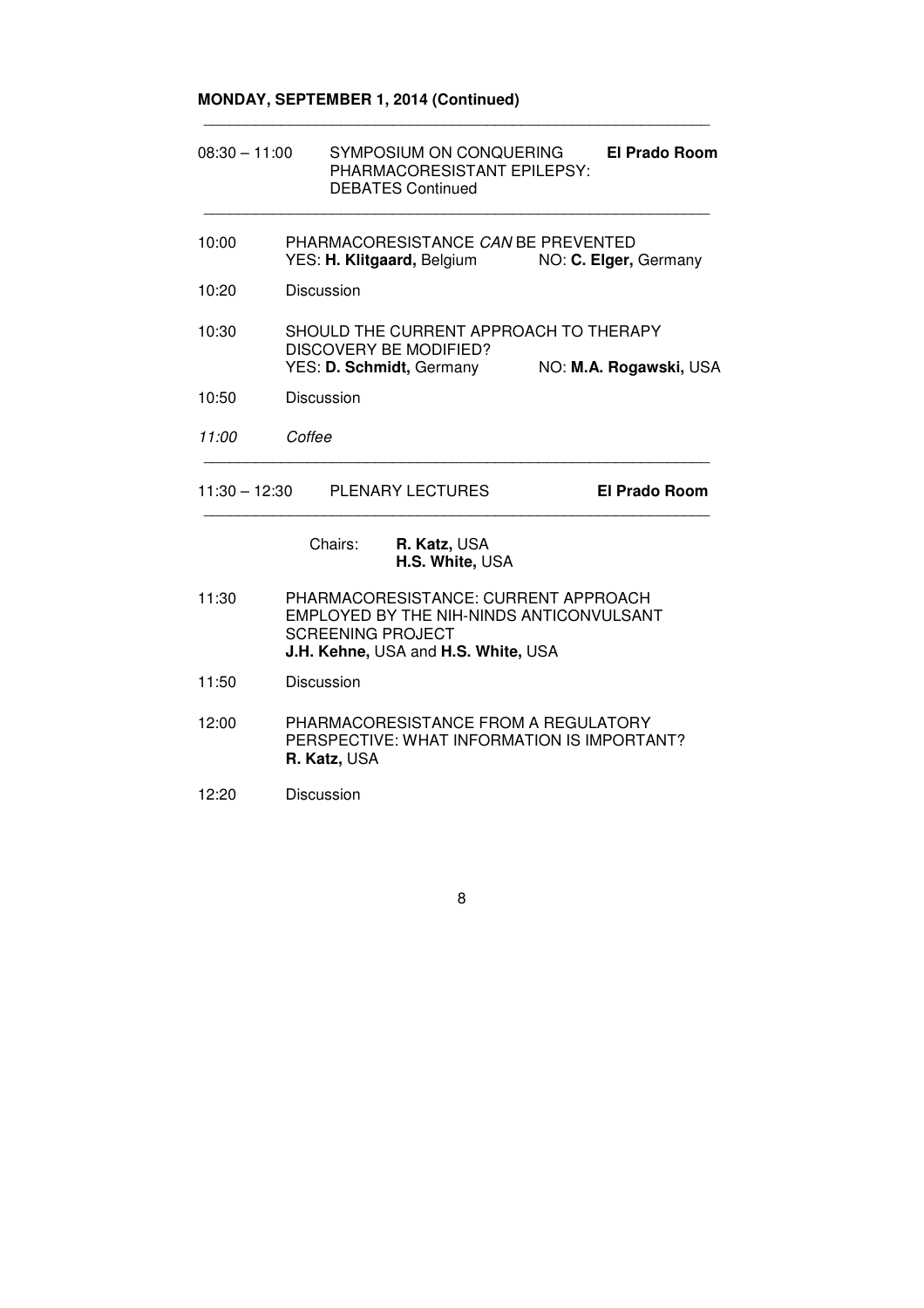#### **MONDAY, SEPTEMBER 1, 2014 (Continued)**

12:30 – 13:30 PANEL DISCUSSION **El Prado Room**

WHAT WOULD MAKE A COMPOUND ATTRACTIVE FOR CLINICAL DEVELOPMENT?

| J.A. French, USA    | H. Klitgaard, Belgium    |
|---------------------|--------------------------|
| W. Löscher, Germany | <b>P. Ryvlin, France</b> |
| D. Schmidt, Germany | R. Twyman, USA           |

\_\_\_\_\_\_\_\_\_\_\_\_\_\_\_\_\_\_\_\_\_\_\_\_\_\_\_\_\_\_\_\_\_\_\_\_\_\_\_\_\_\_\_\_\_\_\_\_\_\_\_\_\_\_\_\_\_\_\_

\_\_\_\_\_\_\_\_\_\_\_\_\_\_\_\_\_\_\_\_\_\_\_\_\_\_\_\_\_\_\_\_\_\_\_\_\_\_\_\_\_\_\_\_\_\_\_\_\_\_\_\_\_\_\_\_\_\_\_

13:30 Lunch

14:30 – 15:20INNOVATIVE EMERGENCY **El Prado Room** TREATMENTS \_\_\_\_\_\_\_\_\_\_\_\_\_\_\_\_\_\_\_\_\_\_\_\_\_\_\_\_\_\_\_\_\_\_\_\_\_\_\_\_\_\_\_\_\_\_\_\_\_\_\_\_\_\_\_\_\_\_\_

\_\_\_\_\_\_\_\_\_\_\_\_\_\_\_\_\_\_\_\_\_\_\_\_\_\_\_\_\_\_\_\_\_\_\_\_\_\_\_\_\_\_\_\_\_\_\_\_\_\_\_\_\_\_\_\_\_\_\_

|       | Chairs:<br>S.I. Johannessen, Norway<br>E. Perucca, Italy                            |
|-------|-------------------------------------------------------------------------------------|
| 14:30 | INTRANASAL MIDAZOLAM (USL261)<br>W.E. Pullman, Upsher-Smith Laboratories, Inc., USA |
| 14:45 | Discussion                                                                          |
| 14:55 | INTRANASAL DIAZEPAM<br><b>D. Squillacote, Acorda Therapeutics, Inc., USA</b>        |
| 15:10 | Discussion                                                                          |
| 15:20 | Coffee                                                                              |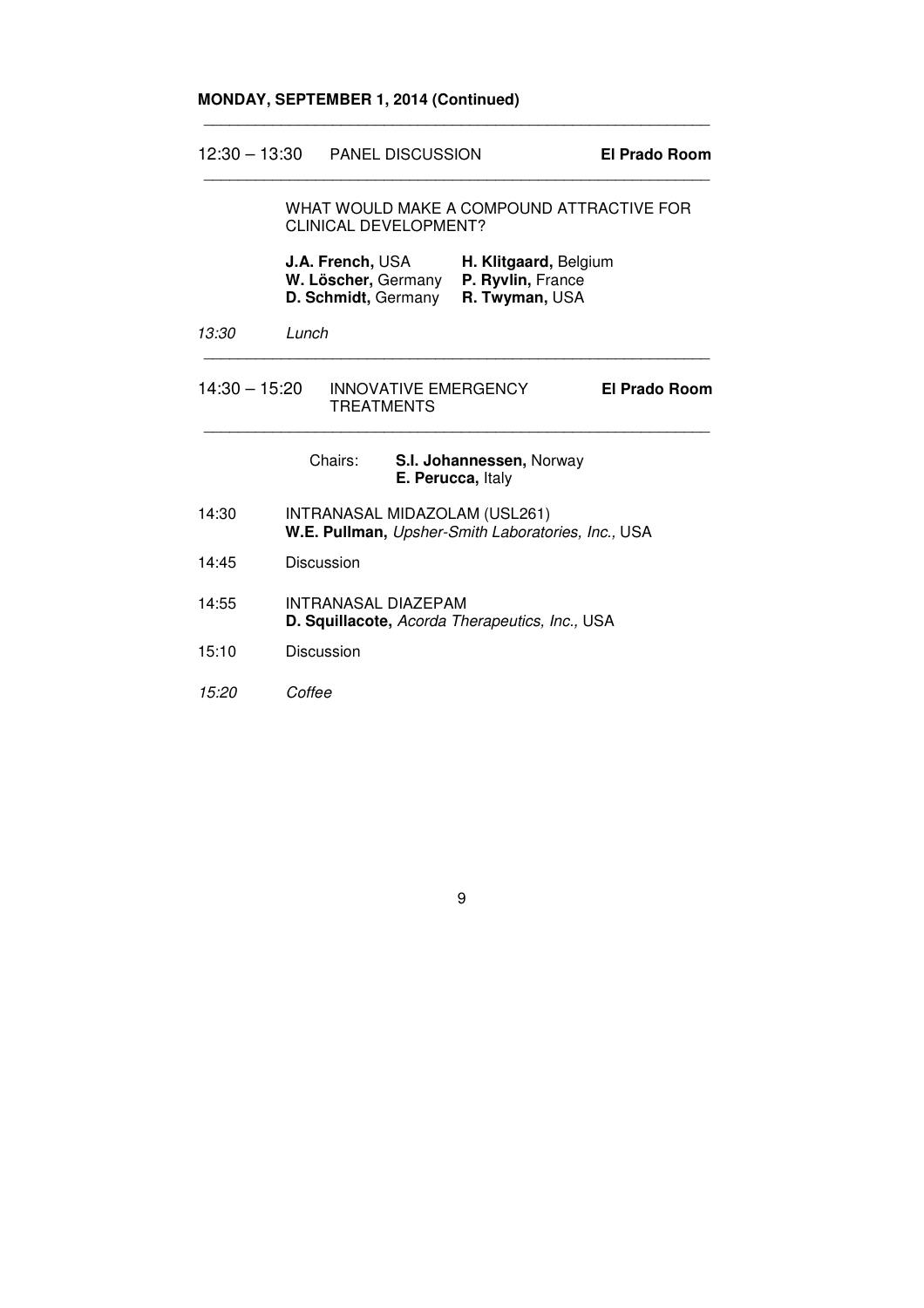## **MONDAY, SEPTEMBER 1, 2014 (Continued)**

| $15:50 - 18:00$ |  | <b>INNOVATIVE EMERGENCY</b><br><b>TREATMENTS Continued</b>                                                              | El Prado Room |
|-----------------|--|-------------------------------------------------------------------------------------------------------------------------|---------------|
| 15:50           |  | <b>BUCCAL MIDAZOLAM</b><br>ViroPharma sprl., UK<br>Presented by S.D. Shorvon, University College London, UK             |               |
| 16:05           |  | <b>Discussion</b>                                                                                                       |               |
| 16:15           |  | IV CARBAMAZEPINE<br>D. Lee, Lundbeck Inc., USA                                                                          |               |
| 16:30           |  | Discussion                                                                                                              |               |
| 16:40           |  | <b>IV LACOSAMIDE</b><br>K.J. Werhahn, UCB Pharma, Belgium                                                               |               |
| 16:55           |  | Discussion                                                                                                              |               |
| 17:05           |  | <b>IV LEVETIRACETAM</b><br>UCB, Belgium<br>Presented by E. Trinka, Paracelsus Medical University, Austria               |               |
| 17:20           |  | Discussion                                                                                                              |               |
| 17:30           |  | <b>PROPOFOL HEMISUCCINATE</b><br><b>Epalex Corporation</b><br>Presented by M.A. Rogawski, University of California, USA |               |
| 17:45           |  | Discussion                                                                                                              |               |

\_\_\_\_\_\_\_\_\_\_\_\_\_\_\_\_\_\_\_\_\_\_\_\_\_\_\_\_\_\_\_\_\_\_\_\_\_\_\_\_\_\_\_\_\_\_\_\_\_\_\_\_\_\_\_\_\_\_\_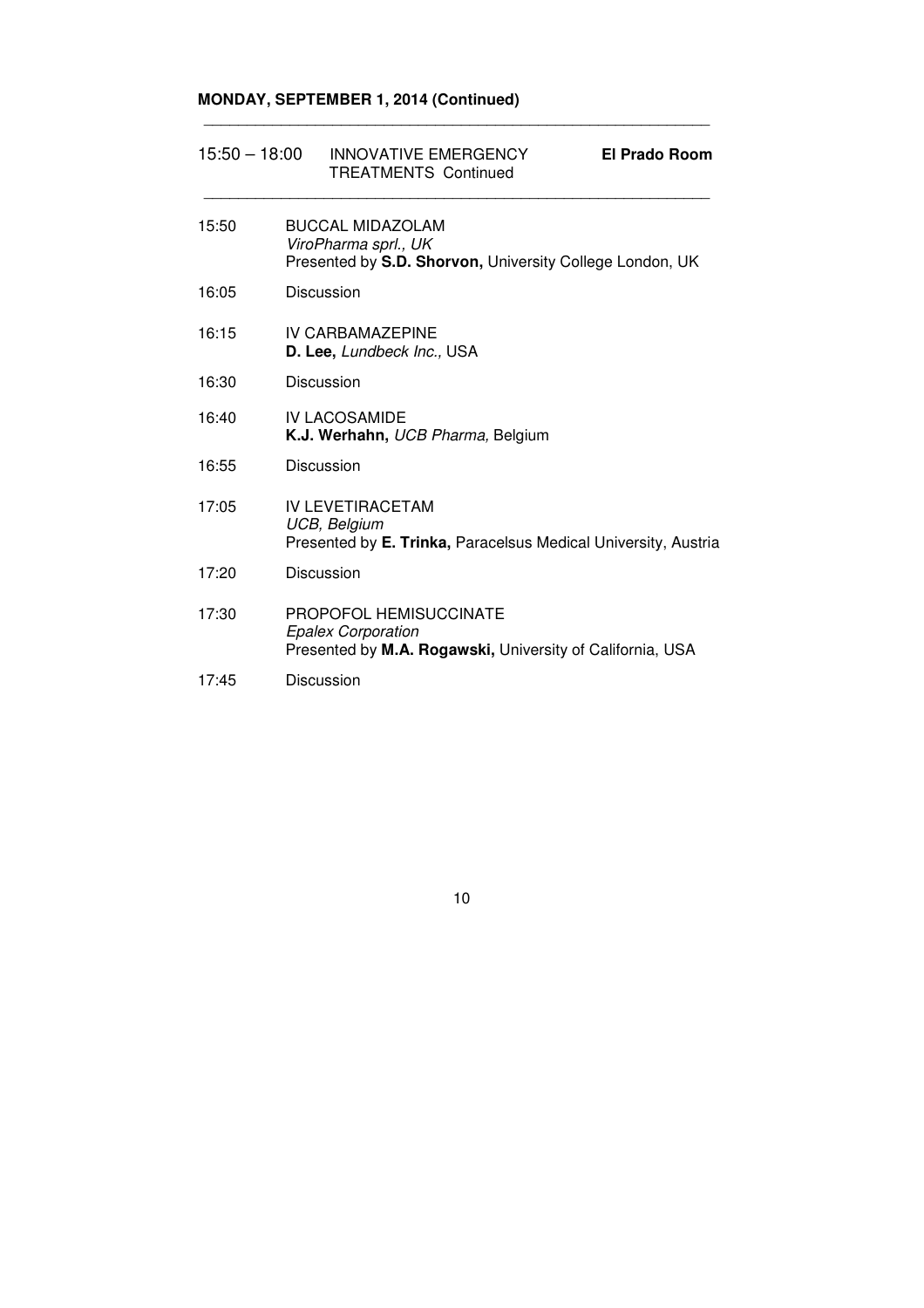#### **TUESDAY, SEPTEMBER 2, 2014**

| $08:00 - 10:55$ | DRUGS IN DEVELOPMENT<br><b>SESSION 1</b>                                                          | <b>El Prado Room</b> |
|-----------------|---------------------------------------------------------------------------------------------------|----------------------|
|                 | Chairs:<br>M. Bialer, Israel<br>R.H. Levy, USA                                                    |                      |
| 08:00           | ADENOSINE-RELEASING SILK<br>D. Boison, Legacy Research Institute, USA                             |                      |
| 08:15           | <b>Discussion</b>                                                                                 |                      |
| 08:25           | ALLOPREGNANOLONE (SAGE-547)<br>S. Kanes, Sage Therapeutics, USA                                   |                      |
| 08:40           | <b>Discussion</b>                                                                                 |                      |
| 08:50           | AMP-X-0079<br><b>AurimMed Pharma</b><br>Presented by R.J. Porter, University of Pennsylvania, USA |                      |
| 09:05           | <b>Discussion</b>                                                                                 |                      |
| 09:15           | <b>BGG 492</b><br>Presented by C. Elger, University of Bonn, Germany                              |                      |
| 09:30           | <b>Discussion</b>                                                                                 |                      |
| 09:40           | <b>BRIVARACETAM</b><br>J. D'Souza, UCB Pharma, USA                                                |                      |
| 09:55           | Discussion                                                                                        |                      |
| 10:05           | <b>BUMETANIDE</b><br>Presented by R.M. Pressler, University College London, UK                    |                      |
| 10:20           | <b>Discussion</b>                                                                                 |                      |
| 10:30           | CANNABIDIOL (Epidiolex)<br>K.W. Sommerville, GW Pharmaceuticals, UK                               |                      |
| 10:45           | <b>Discussion</b>                                                                                 |                      |

\_\_\_\_\_\_\_\_\_\_\_\_\_\_\_\_\_\_\_\_\_\_\_\_\_\_\_\_\_\_\_\_\_\_\_\_\_\_\_\_\_\_\_\_\_\_\_\_\_\_\_\_\_\_\_\_\_\_\_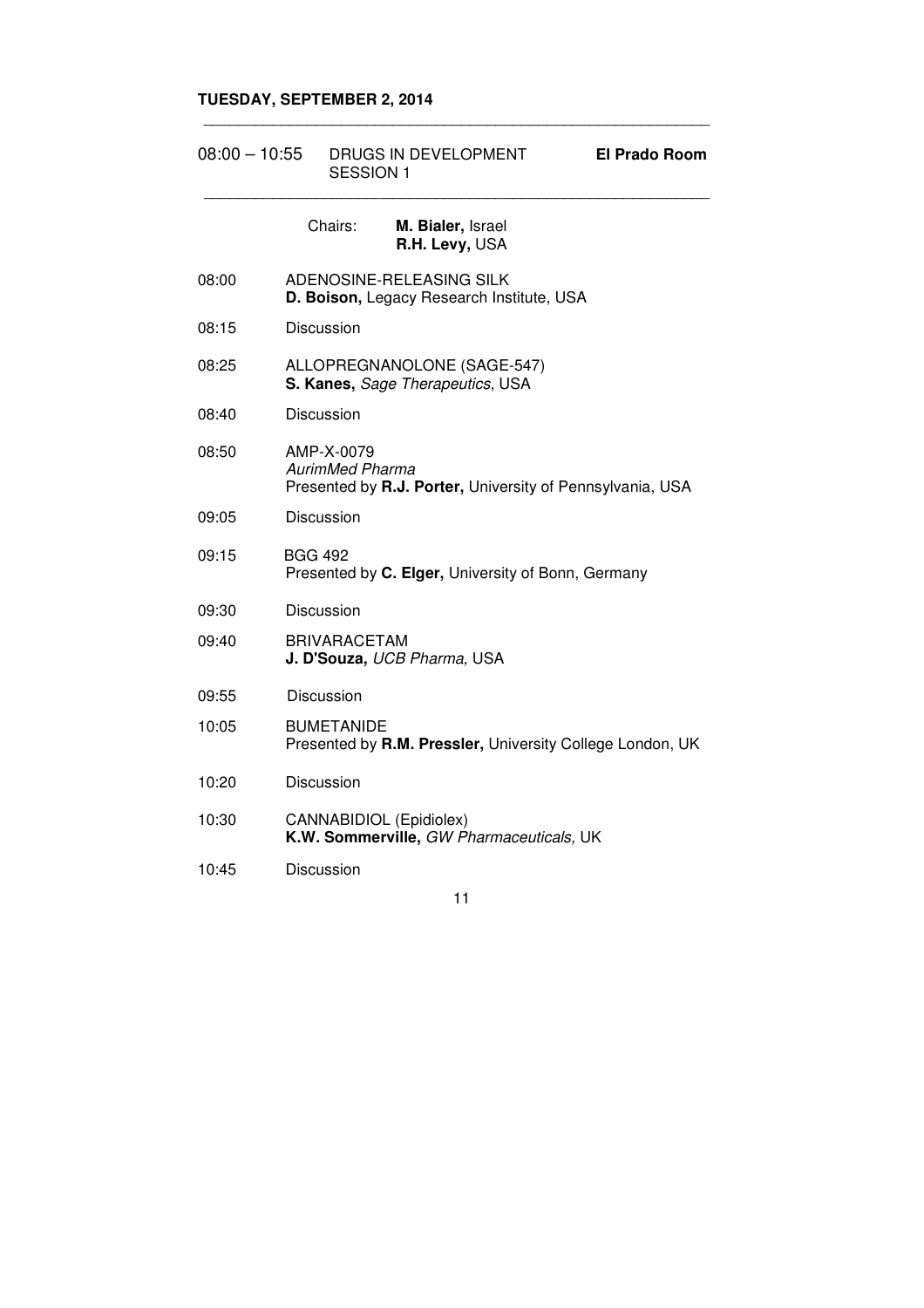# **TUESDAY, SEPTEMBER 2, 2014 (Continued)**

| 10:55           | Coffee                                                                                                     |
|-----------------|------------------------------------------------------------------------------------------------------------|
| $11:25 - 13:05$ | DRUGS IN DEVELOPMENT<br><b>El Prado Room</b><br><b>SESSION 2</b>                                           |
|                 | Chairs:<br>T. Tomson, Sweden<br>H.S. White, USA                                                            |
| 11:25           | CANNABIDIVARIN (GWP 420006)<br>GW Pharmaceuticals, UK<br>Presented by B.J. Whalley, Reading University, UK |
| 11:40           | Discussion                                                                                                 |
| 11:50           | 2-DEOXY-(D)-GLUCOSE<br>Presented by T.P. Sutula, University of Wisconsin, USA                              |
| 12:05           | <b>Discussion</b>                                                                                          |
| 12:15           | <b>EVEROLIMUS</b><br>Presented by P. Curatolo, "Tor Vergata" University<br>Hospital, Rome, Italy           |
| 12:30           | <b>Discussion</b>                                                                                          |
| 12:40           | <b>GANAXOLONE</b><br>G.M. Farfel, Marinus Pharmaceuticals, USA                                             |
| 12:55           | Discussion                                                                                                 |
| 13:05           | Lunch                                                                                                      |
|                 |                                                                                                            |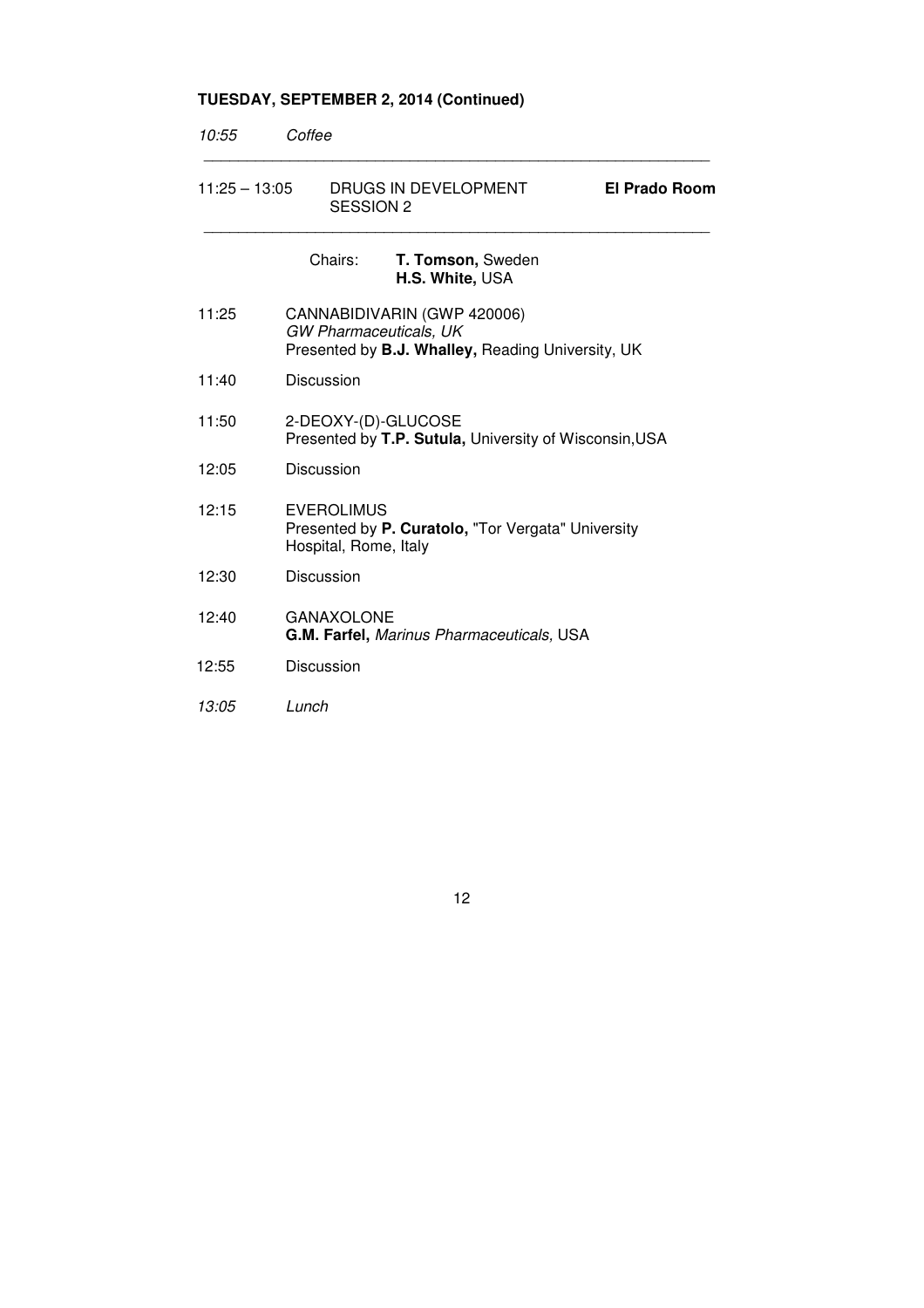## **TUESDAY, SEPTEMBER 2, 2014 (Continued)**

| $14:05 - 15:45$ |        | DRUGS IN DEVELOPMENT<br><b>SESSION 3</b> |                                                                                            | El Prado Room |
|-----------------|--------|------------------------------------------|--------------------------------------------------------------------------------------------|---------------|
|                 |        | Chairs:                                  | C. Elger, Germany<br>M.A. Rogawski, USA                                                    |               |
| 14:05           |        | <b>HUPERZINE A</b>                       | S.D. Collins, Insero Health Inc, USA                                                       |               |
| 14:20           |        | Discussion                               |                                                                                            |               |
| 14:30           |        | <b>MINOCYCLINE</b>                       | Presented by S. Koh, Northwestern University, USA                                          |               |
| 14:45           |        | Discussion                               |                                                                                            |               |
| 14:55           |        | NAX 810-2                                | Presented by H.S. White, University of Utah, USA                                           |               |
| 15:10           |        | <b>Discussion</b>                        |                                                                                            |               |
| 15:20           | Italy  |                                          | PITOLISANT (TIPROLISANT)<br>D. Kasteleijn-Nolst-Trenite, University of Rome "Sapienza" II, |               |
| 15:35           |        | <b>Discussion</b>                        |                                                                                            |               |
| 15:45           | Coffee |                                          |                                                                                            |               |

\_\_\_\_\_\_\_\_\_\_\_\_\_\_\_\_\_\_\_\_\_\_\_\_\_\_\_\_\_\_\_\_\_\_\_\_\_\_\_\_\_\_\_\_\_\_\_\_\_\_\_\_\_\_\_\_\_\_\_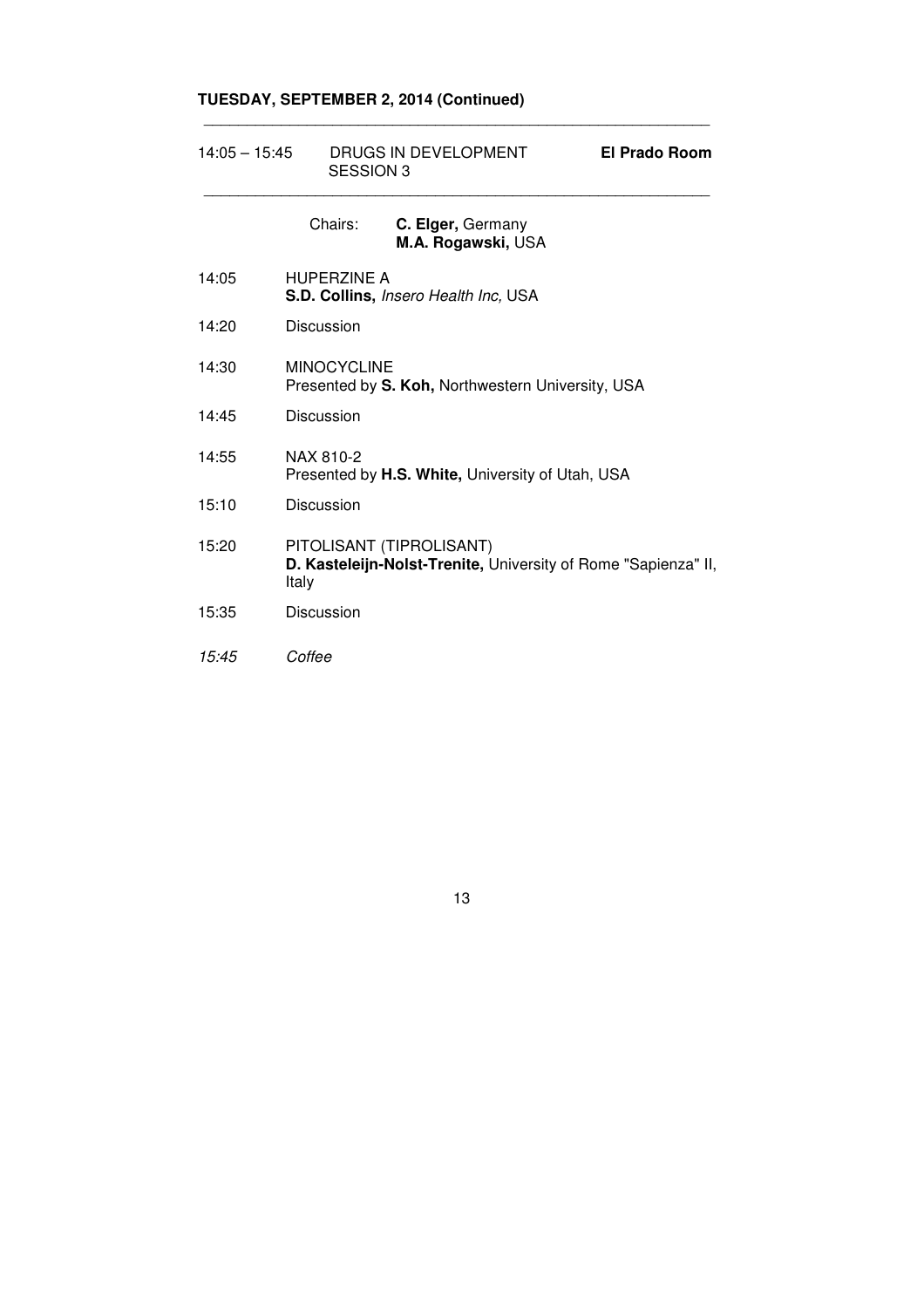## **TUESDAY, SEPTEMBER 2, 2014 (Continued)**

| $16:15 - 18:45$ |                                       | DRUGS IN DEVELOPMENT<br><b>SESSION 4</b>                                                  |  |
|-----------------|---------------------------------------|-------------------------------------------------------------------------------------------|--|
|                 | Chairs:                               | P. Ryvlin, France<br>S.D. Shorvon, UK                                                     |  |
| 16:15           | PRX 0023 (Nalutozan)                  | W.H. Theodore, NINDS, NIH, USA                                                            |  |
| 16:30           | Discussion                            |                                                                                           |  |
| 16:40           | <b>STEROID</b>                        | SAGE-217, A 2nd GENERATION NEUROACTIVE<br>A.J. Robichaud, Sage Therapeutics (USA)         |  |
| 16:55           | Discussion                            |                                                                                           |  |
| 17:05           | VALNOCTAMIDE and<br>Jerusalem, Israel | sec-BUTYLPROPYLACETAMIDE (SPD)<br>Presented by M. Bialer, The Hebrew University of        |  |
| 17:20           | Discussion                            |                                                                                           |  |
| 17:30           | $VLB-01$                              | M. Toumi, MarcoPolo Pharmaceuticals, France                                               |  |
| 17:45           | Discussion                            |                                                                                           |  |
| 17:55           | <b>YKP3089</b>                        | M. Kamin, SK Life Science, USA                                                            |  |
| 18:10           | Discussion                            |                                                                                           |  |
| 18:20           | <b>IMEPITOIN</b>                      | Boehringer-Ingelheim, Germany<br>Presented by W. Löscher, University of Hannover, Germany |  |
| 18:35           | Discussion                            |                                                                                           |  |

\_\_\_\_\_\_\_\_\_\_\_\_\_\_\_\_\_\_\_\_\_\_\_\_\_\_\_\_\_\_\_\_\_\_\_\_\_\_\_\_\_\_\_\_\_\_\_\_\_\_\_\_\_\_\_\_\_\_\_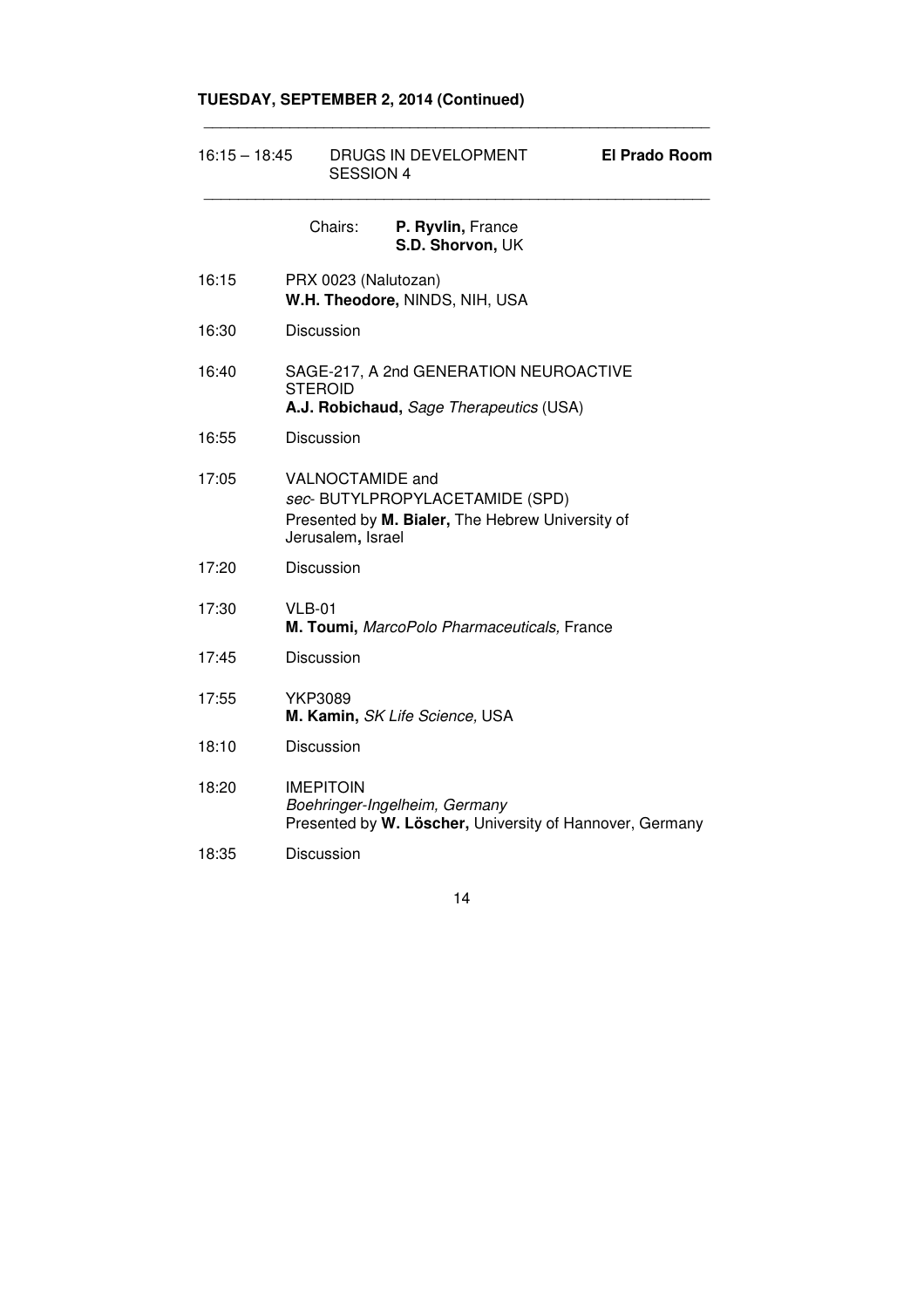#### **WEDNESDAY, SEPTEMBER 3, 2014**

#### 08:00 – 11:15 PROGRESS REPORT ON **El Prado Room**  SECOND-GENERATION TREATMENTS \_\_\_\_\_\_\_\_\_\_\_\_\_\_\_\_\_\_\_\_\_\_\_\_\_\_\_\_\_\_\_\_\_\_\_\_\_\_\_\_\_\_\_\_\_\_\_\_\_\_\_\_\_\_\_\_\_\_\_

\_\_\_\_\_\_\_\_\_\_\_\_\_\_\_\_\_\_\_\_\_\_\_\_\_\_\_\_\_\_\_\_\_\_\_\_\_\_\_\_\_\_\_\_\_\_\_\_\_\_\_\_\_\_\_\_\_\_\_

|       | Chairs:<br>E. Perucca, Italy<br>T. Tomson, Sweden                                                                 |
|-------|-------------------------------------------------------------------------------------------------------------------|
| 08:00 | <b>CLOBAZAM</b><br>J. Isojärvi, Lundbeck Inc., USA                                                                |
| 08:15 | Discussion                                                                                                        |
| 08:25 | ESLICARBAZEPINE ACETATE<br><b>BIAL Portugal</b><br>Presented by E. Trinka, Paracelsus Medical University, Austria |
| 08:40 | Discussion                                                                                                        |
| 08:50 | LACOSAMIDE<br>K.J. Werhahn, UCB Pharma, Belgium                                                                   |
| 09:05 | <b>Discussion</b>                                                                                                 |
| 09:15 | PERAMPANEL<br>A. Laurenza, Eisai Inc., USA                                                                        |
| 09:30 | <b>Discussion</b>                                                                                                 |
| 09:40 | PREGABALIN<br>V. Pitman, Pfizer Inc., USA                                                                         |
| 09:55 | <b>Discussion</b>                                                                                                 |
| 10:05 | <b>RETIGABINE</b><br>Presented by E. Trinka, Paracelsus Medical University,<br>Austria                            |
| 10:20 | <b>Discussion</b>                                                                                                 |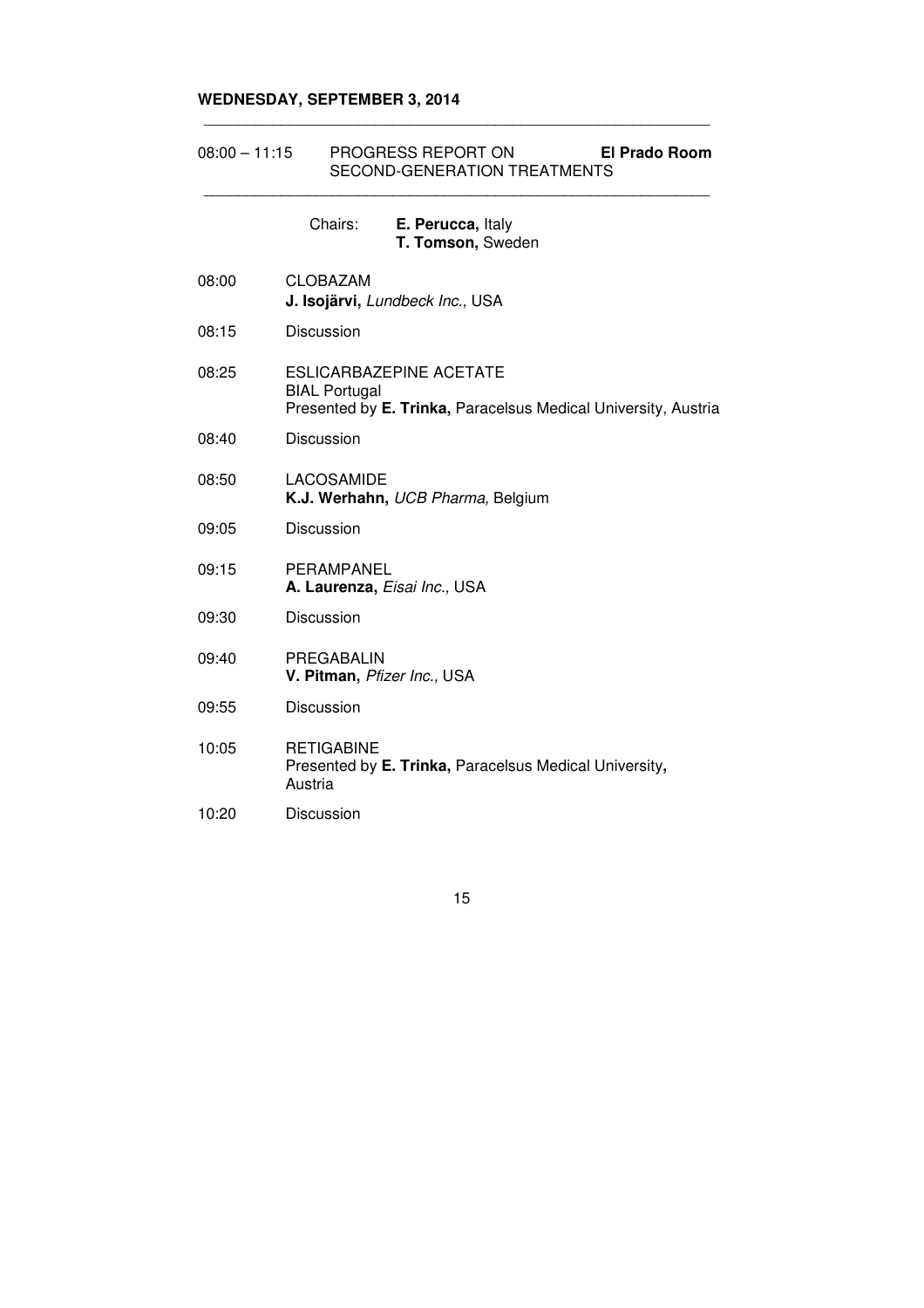## **WEDNESDAY, SEPTEMBER 3, 2014 (Continued)**

| $08:00 - 11:15$ |                                                      | PROGRESS REPORT ON<br>SECOND-GENERATION TREATMENTS Continued                                                                             | El Prado Room        |  |  |
|-----------------|------------------------------------------------------|------------------------------------------------------------------------------------------------------------------------------------------|----------------------|--|--|
| 10:30           | <b>STIRIPENTOL</b><br>Biocodex, France               | Presented by E. Wirrell, The Mayo Clinics, USA                                                                                           |                      |  |  |
| 10:45           | <b>Discussion</b>                                    |                                                                                                                                          |                      |  |  |
| 10:55           | <b>VIGABATRIN</b><br>J. Isojärvi, Lundbeck Inc., USA |                                                                                                                                          |                      |  |  |
| 11:10           | <b>Discussion</b>                                    |                                                                                                                                          |                      |  |  |
| 11:15           | Tapas Brunch                                         |                                                                                                                                          |                      |  |  |
| $12:00 - 14:05$ |                                                      | <b>NEW METHODS AND</b><br><b>FORMULATIONS</b>                                                                                            | <b>El Prado Room</b> |  |  |
|                 | Chairs:                                              | S.I. Johannessen, Norway<br>E. Trinka, Austria                                                                                           |                      |  |  |
| 12:00           | <b>SEIZURE DETECTION</b>                             | ASPIRE SR: VNS THERAPY WITH CARDIAC-BASED<br>S. Sabesan, Cyberonics, USA                                                                 |                      |  |  |
| 12:15           | Discussion                                           |                                                                                                                                          |                      |  |  |
| 12:25           | O. D'Cruz, Cyberonics, USA                           | SEIZURE SEVERITY AS A CLINICAL TRIAL END POINT                                                                                           |                      |  |  |
| 12:40           | Discussion                                           |                                                                                                                                          |                      |  |  |
| 12:50           | RELEASE FORMULATION<br>Israel                        | USL255 - A ONCE DAILY TOPIRAMATE EXTENDED-<br>Upsher-Smith Laboratories, Inc., USA<br>Presented by I. Blatt, Chaim Sheba Medical Center, |                      |  |  |
| 13:05           | Discussion                                           |                                                                                                                                          |                      |  |  |
|                 |                                                      | 16                                                                                                                                       |                      |  |  |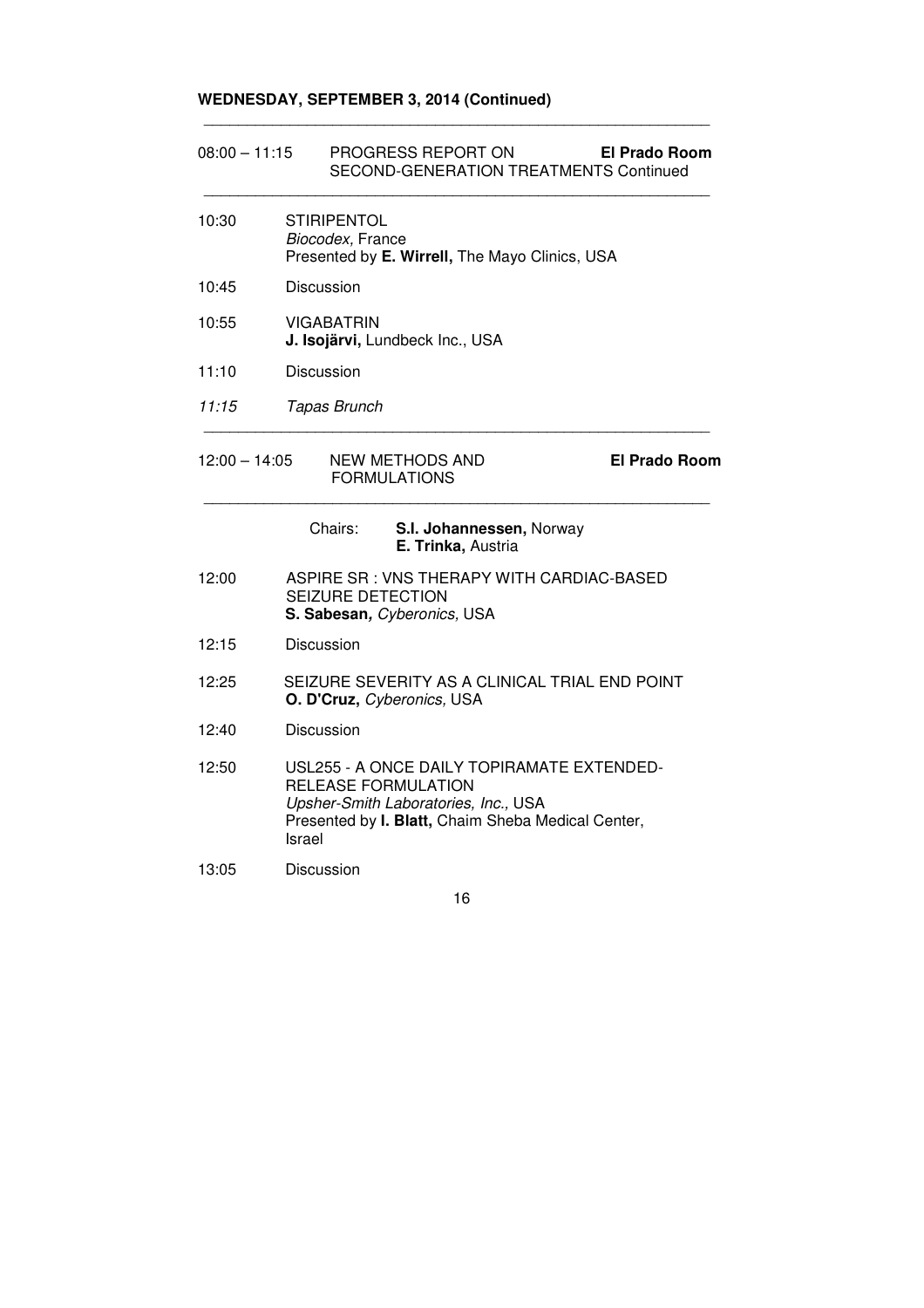## **WEDNESDAY, SEPTEMBER 3, 2014 (Continued)**

| $12:00 - 14:05$ |  | NEW METHODS AND<br><b>FORMULATIONS Continued</b>                                                                                                                    | El Prado Room        |  |
|-----------------|--|---------------------------------------------------------------------------------------------------------------------------------------------------------------------|----------------------|--|
| 13:15           |  | OXCARBAZEPINE MODIFIED-RELEASE VERSUS<br><b>ESLICARBAZEPINE ACETATE</b><br>Desitin Arzneimittel GmbH, Germany<br>Presented by C. Elger, University of Bonn, Germany |                      |  |
| 13:30           |  | Discussion                                                                                                                                                          |                      |  |
| 13:40           |  | PREGABALIN CONTROLLED-RELEASE<br><b>FORMULATION</b><br>V. Pitman, Pfizer Inc., USA                                                                                  |                      |  |
| 13:55           |  | Discussion                                                                                                                                                          |                      |  |
| $14:05 - 14:30$ |  | <b>CLOSING KEYNOTE LECTURE</b>                                                                                                                                      | <b>El Prado Room</b> |  |
| 14:05           |  | IMPROVING CLINICAL AED DEVELOPMENT<br><b>J.A. French, USA</b>                                                                                                       |                      |  |
| 14:30           |  | <b>Conclusion of Conference</b>                                                                                                                                     |                      |  |

\_\_\_\_\_\_\_\_\_\_\_\_\_\_\_\_\_\_\_\_\_\_\_\_\_\_\_\_\_\_\_\_\_\_\_\_\_\_\_\_\_\_\_\_\_\_\_\_\_\_\_\_\_\_\_\_\_\_\_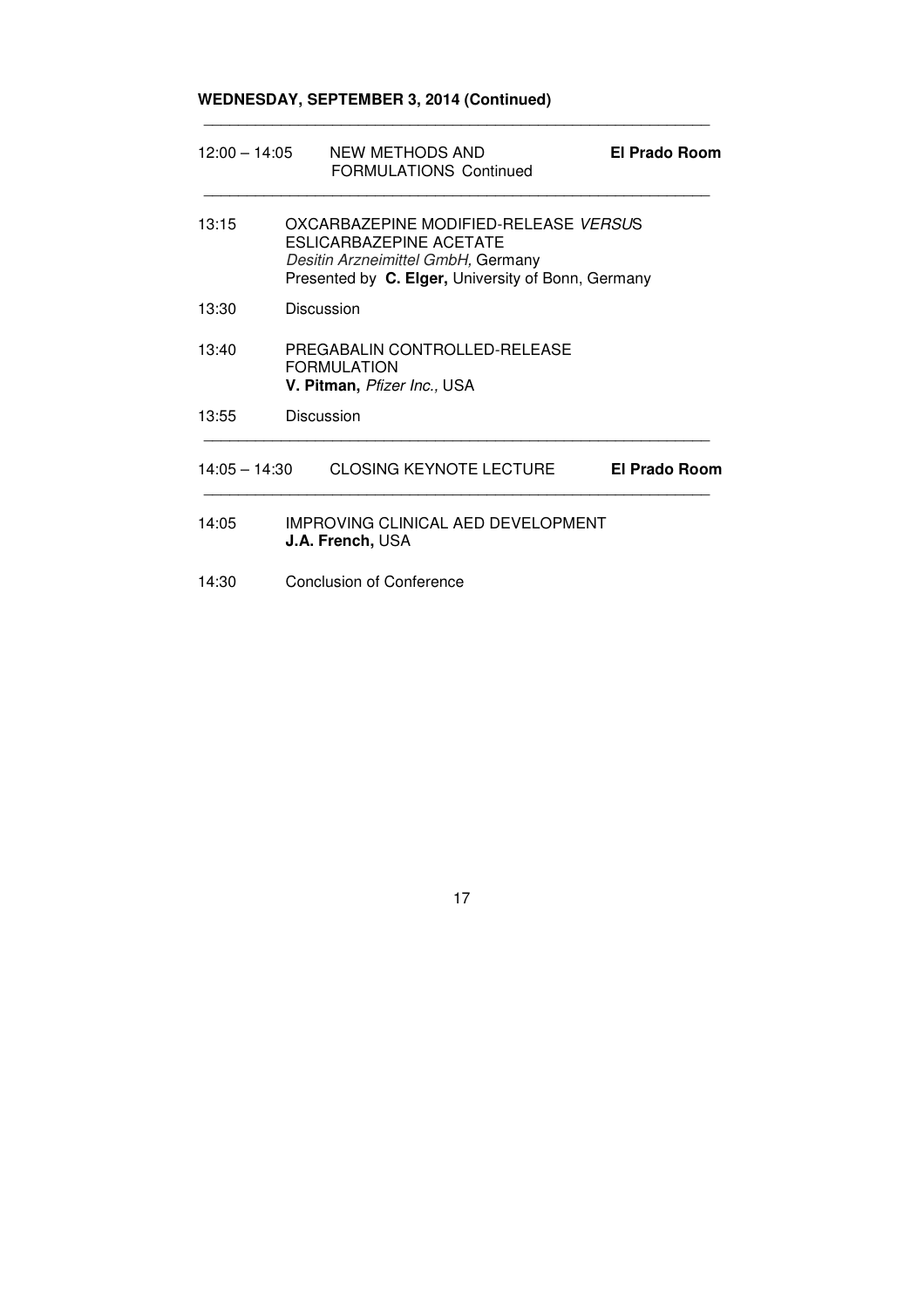Board No.

|               | 1. THERAPEUTIC TREATMENT OF ACUTE BEHAVIORAL<br>SEIZURES IN THE THEILER'S MURINE ENCEPHALOMYELITIS<br>VIRUS MODEL OF ACQUIRED EPILEPSY IMPROVES LONG-<br>TERM BEHAVIORAL OUTCOME<br>M.L. Barker-Haliski, E.J. Dahle, T.H. Pruess, T.D. Heck,<br>F. Vanegas, K.S. Wilcox, H.S. White, USA                                                                                                             |
|---------------|------------------------------------------------------------------------------------------------------------------------------------------------------------------------------------------------------------------------------------------------------------------------------------------------------------------------------------------------------------------------------------------------------|
| $\mathcal{P}$ | THE ROLE OF DRUG COMBINATIONS IN THERAPY OF<br>REFRACTORY EPILEPSY - CLINICAL OBSERVATIONS<br>P. Czapinski, E.K. Czapinska, Poland                                                                                                                                                                                                                                                                   |
| 3.            | STUDY ON THE CHARACTERISTICS OF THE TREATMENT OF<br>THE DIFFERENT TYPES OF STATUS EPILEPTICUS IN CLINICAL<br><b>PRACTICE</b><br>M.A. De La Morena Vicente, J.J. Granizo Martínez,<br>J. Ojeda Ruiz de Luna, A. Peláez Hidalgo, M. Luque Alarcón,<br>F.J. Navacerrada Barrero, S. Al Hussayni Husseini,<br>E. García Cobos, L. Ballesteros Plaza, G. De Las Casas Cámara,<br>I. Viúdez Jiménez, Spain |
| 4             | IMPROVING THE DEVELOPMENT OF ANTIEPILEPTIC DRUGS:<br>PRECLINICAL SOLUTIONS COMBINING CHRONIC MODELS OF<br><b>EPILEPSY AND EEG</b><br>V. Duveau, C. Bouyssieres, C. Dumont, B. Pouyatos, C. Roucard,<br>France                                                                                                                                                                                        |
|               | 5. EFFECTS OF TOPIRAMATE ON GROWTH AND DEVELOPMENT<br>IN CHILDREN WITH NEW OR RECENT-ONSET EPILEPSY: A<br>PHASE-4 RANDOMIZED, ACTIVE-CONTROLLED STUDY<br>L. Ford, Y. Shi, P. Manitpisitkul, USA                                                                                                                                                                                                      |

6. TOPIRAMATE AS MIGRAINE PROPHYLAXIS IN PEDIATRIC PATIENTS: RESULTS OF AN INTEGRATED ANALYSIS **L. Ford,** Y. Shi, K. Shalayda, P. Manitpisitkul, USA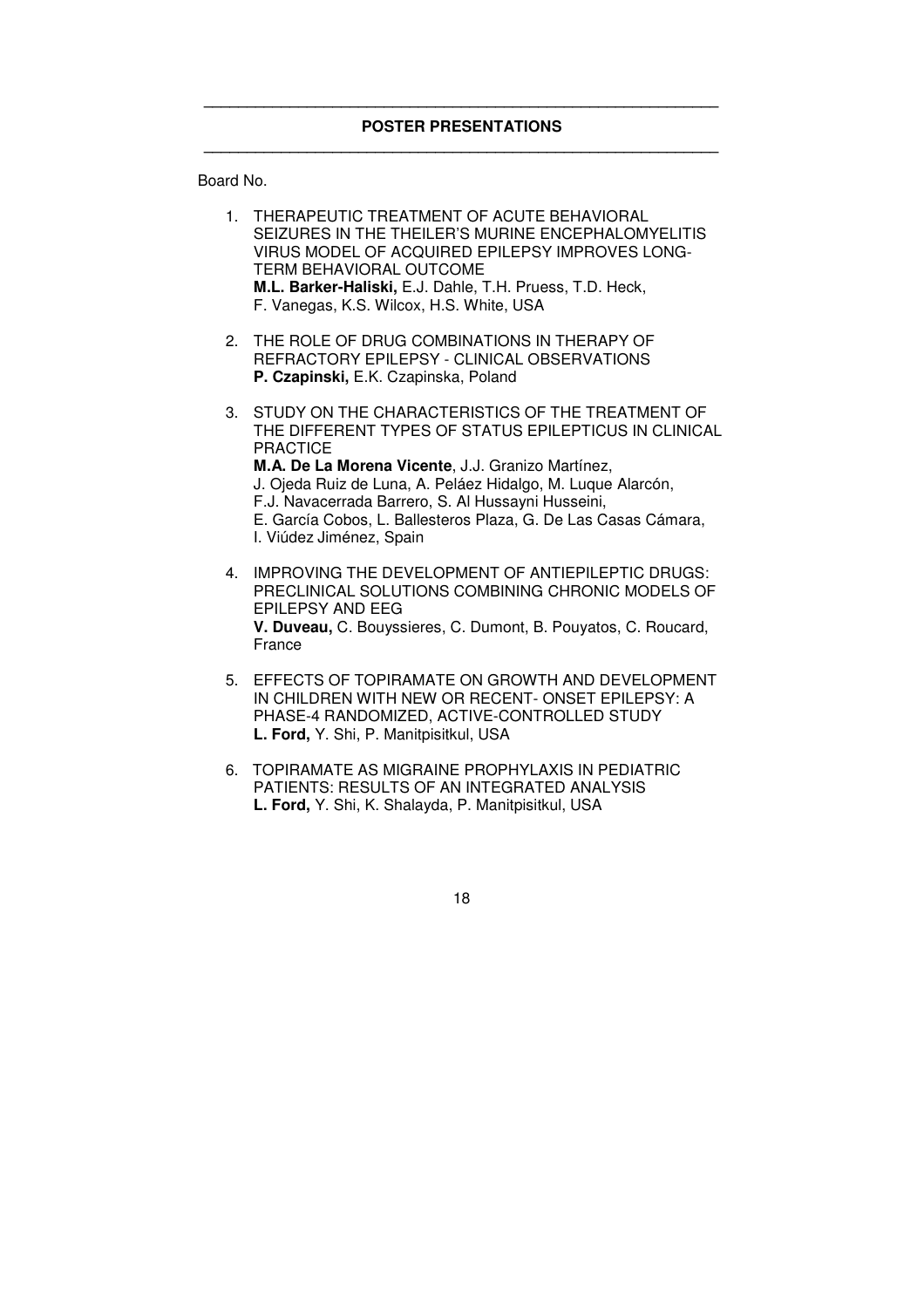Board No.

| 7. THE EFFECT OF LEVETIRACETAM ON THE INTERICTAL EEG IN |
|---------------------------------------------------------|
| CHILDREN WITH REFRACTORY EPILEPSY                       |
| E. Heyman, S. Gilat, E. Lahat, N. Levin, R. Sheinberg,  |
| M. Berkovitch, R. Gandelman-Marton, Israel              |

- 8. COVARIATE ANALYSIS SHOWS A MINOR ROLE FOR CLOBAZAM AND NORCLOBAZAM IN THE ANTIEPILEPTIC EFFICACY OF CO-ADMINISTERED STIRIPENTOL H. Mekonnen, M. Koga, K. Clarence-Smith, **K. Kazempour,** USA
- 9. MIDAZOLAM PLASMA LEVELS AFTER THE ADMINISTRATION OF DIFFERENT GALENIC NASAL FORMULATION  **M.C. Kravetz,** O.A. Martinez, M. Sol Pacha, J.E. Patzi, E. Otamendi, A. Lazarowski, I. Lagger, F.Buontempo, E. Bernabeu, M.A. Moretton, D.A. Chiappetta, G. Bramuglia, Argentina
- 10. EXPERIENCE FROM THERAPEUTIC DRUG MONITORING OF LACOSAMIDE IN CLINICAL PRACTICE IN NORWAY **C.J. Landmark,** A. Baftiu, S.I. Johannessen, Norway
- 11. EXPERIENCE FROM THERAPEUTIC DRUG MONITORING OF CLOBAZAM AND ITS METABOLITE DESMETHYLCLOBAZAM IN CLINICAL PRACTICE M.L. Burns, S.I. Johannessen, **C.J. Landmark,** Norway
- 12. HERITAGE FEATURES OF RARE EPILEPTIC DISEASES IN GEORGIAN POPULATION **M. Lazariashvili,** S. Kasradze, Georgia
- 13. PHARMACOKINETIC AND PHARMACODYNAMIC ANALYSIS OF CNS-ACTIVE CONSTITUTIONAL ISOMERS OF VALNOCTAMIDE (VCD) AND SEC-BUTYLPROPYLACETAMIDE (SPD) - AMIDE DERIVATIVES OF VALPROIC ACID **H. Mawasi,** T. Shekh-Ahmad, J.H. Mcdonough, R.H. Finnell, B.J. Wlodarczyk, M. Bialer, Israel